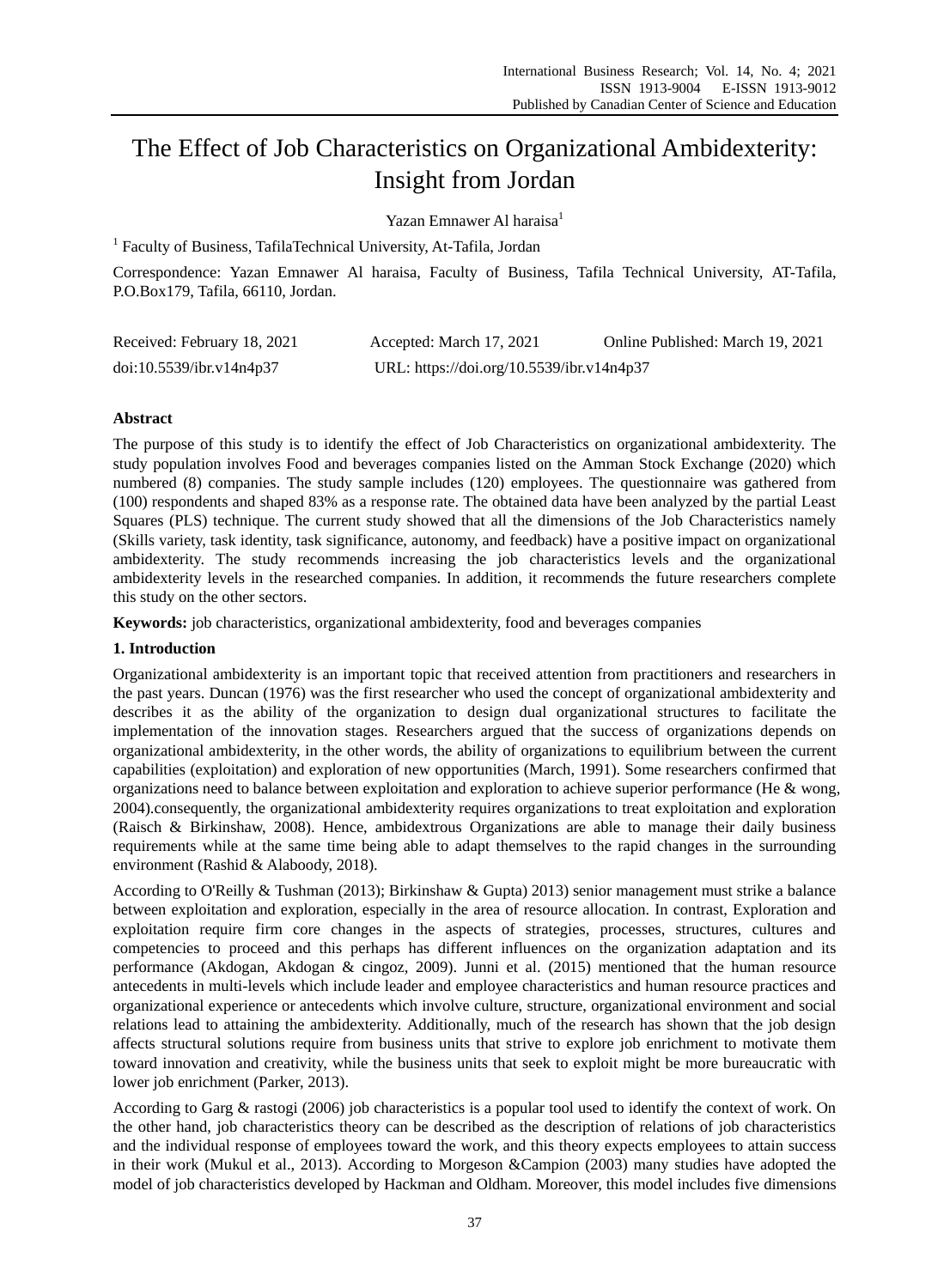such as skill variety, task identity, task significance, autonomy and feedback (Johari &Yahya, 2009:149).

Previous studies were conducted to examine the impact of job characteristics on other variables such as work engagement, the resource on person-job fit, employee emotions, and work-related outcomes and employee acceptance of process standardization (Abuzaid, 2020; Adiarani, 2019; Montgomery, 2017; Chaudhry, Maurice, & Haneefuddin, 2015; Kettenbohrer, Beimborn &Eckhardt, 2015).While the current study intends to examine the effect of the job characteristics model in building organizational ambidexterity. Therefore, the current study tries to answer the following question:

Q: What is the effect of the job characteristics on organizational ambidexterity?

#### **2. Theoretical Framework**

#### *2.1 Job Characteristics*

According to Hackman &Oldham (1974) job characteristics are closely related to the job and contain several components or elements that may lead to the formation of a comprehensive understanding of the job, a sense of the impact of work, and responsibility for the results to create a climate for a positive courtesy of employees and impact on employee participation. Job characteristics are considered as one of the most important parts or approaches of job design (Matilu &K'Obonyo, 2018), the origin of the development of the job characteristics model goes back to researchers turner and Lawrence in 1965 which has been reviewed by Hackman and Lawler in 1971 an then the final version revised and done by Hackman and Oldham in1976. Accordingly, the firm must be able to provide a suitable work environment that assists to match employee's needs during job design (Adiarani, 2019). Therefore, the job should design very well to provide the benefits and might increase the organization and employee's commitment (Tamhir, Sujanto &Karnati, 2019). Job Characteristics are considered as the factor that explains the characteristics of a job that differentiate between one occupation with other forms of the job (Senen, Sumiyati &Masharyono, 2016). Job characteristics theory assumed that job is considered as a situational force affecting the employees' behavioral and psychological status and it will be enriching and encouraging work performance (Johari &Yahya, 2016).

Besides, the model of job characteristics developed by Hackman and Oldham in 1976 mentioned a group of essential job characteristics that affects the actions and behaviors of the employees that clues to numerous positive outputs such as reduced rate of job turnover, enhance and the motivation of employees and performance quality (Abuzaid, 2020).

Based on the literature above, the researcher will be considered the followings dimensions of the job characteristic model according to (Hackman &Oldham, 1976) as follows:

## 2.1.1 Skills Variety

Hackman &Oldham (1974) described the variety of the skills as a degree of job requirements of the set different activities in implementing out the work, that include the use of the number of many talents and skills of an individual. Therefore, the skills variety dimension is very useful for the employees because it will lead the employees to a feeling of great capability and the organizations will keep the employees by abolishing the boredom which resulted from the repetitive work tasks and activities (Adiarani, 2019). It can be defined as the facilities required by employees to own numerous abilities, skills and Knowledge (Garg &Rastogi, 2006).

## 2.1.2 Task Identity

The task identity inspires and enhances the feeling in which the job is expressive and valuable and this will stimulate the workers to work cleverly (Coelho &Augusto, 2010). Accordingly, when the employees implement the whole job as well as planned from the point start to the endpoint, this means that the task is very clear and each employee within the organization knows their role very well (Abuzaid, 2020). It can be defined as the ability to identify the current work in which it more complete and holistic, and thus will lead to more pride in the job outcomes performed by a particular person (Johari &Yahya, 2016). Moreover, it refers to the degree to which the job requires to complete all works from the beginning to end with the get desirable outcomes (Hackman &Oldham, 1975).

#### 2.1.3 Task Significance

The task significance is a very important dimension because it creates team tasks meaningful and valuable and thus will motivate them to increase their performance (Zawawi &Nasurdin, 2017). Hackman &Oldham (1980) described the concept of task significance as the degree that the employee has a substantial and tangible impact on others whether inside or outside of the organization. Consequently, the job is considered meaningful and valuable if it is significant to other people (Teryima &Abubakar, 2018). In addition, task significance refers to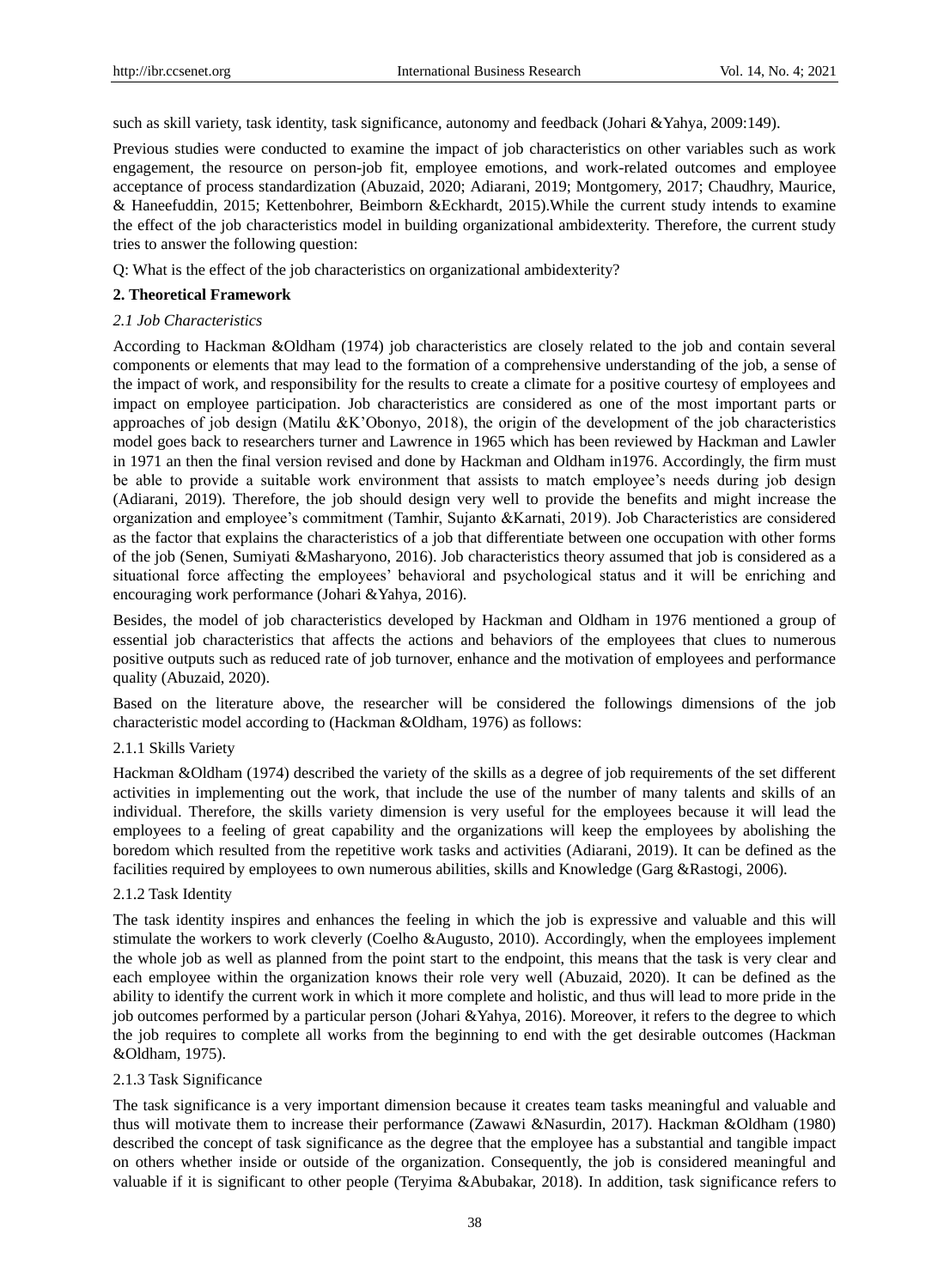the degree to which the job has an important impact on other people whether inside or outside of the organization (Abuzaid, 2020). Furthermore, task significance defines the degree of effect the job and its elements or components on the lifestyle of the employees whether directly or indirectly (Ababneh &Hackett, 2019)

## 2.1.4 Autonomy

According to Abuziad (2020); Matilu &K'Obonyo (2018); Hackman &Oldham (1974) the concept of autonomy is described as a degree that the job that provides essential autonomy or freedom, independence and freedom of action in defining procedures and scheduling work. Job autonomy defined as a degree to which the job provides freedom of action regarding day-to-day work decisions such as timing and manner of doing work (Parker, 2013). Moreover, autonomy can stimulate and empower employees to attempt new ideas and learn from past experiences and expand their skills and knowledge related to their field (Coelho &Augusto, 2010). Therefore, autonomy is a very important element to give the employees more chance to see their job outcomes and thinking out of the box within the organization and then enhance their performance in the future.

## 2.1.5 Feedback

According to Hackman &Oldham (1980) feedback refers to the degree of getting clear information by employees regarding their job to complete this and improve the performance effectively. It can be defined as the process that employees obtaining clear and direct information regarding the effectiveness of job activities which performing concerning their work (Anjum et al., 2014). Moreover, it can be described as the degree to which the job allows employees to have the chance to obtain feedback on the effectiveness of their job (Na-Nan &Pukkeeree, 2013). Therefore, the feedback is lead to know the knowledge of job outcome (Shani & AnandKumar, 2011). Furthermore, it makes the role very clear and increases the autonomy of the task (Abuziad, 2020).

## **3. Organizational Ambidexterity**

Organizational ambidexterity refers to the ability to manage exploration and exploitation simultaneously and at the same organization (Palm &Lilja, 2016). It can be defined as the ability to carry out both sort of explorative and exploitative changes (Al-Mansi, 2018). According to Raisch &Birkinshaw (2008) it is described as the constant pursuit of companies to achieve exploitative and exploratory innovation. More specifically, ambidextrous organizations should have enough flexibility to deal and adapt to changes in the environment characterized by the ambiguous and dynamic to attain sustainability (Gibson &Birkinshaw, 2004).On the other side, the main assumption of Organizational ambidexterity that strategic decisions always in contradictions, and the managers impose deals with these trade-offs (D ávid, 2016).

Additionally, the terminologies of exploration and exploitation have become used widely in the field of organizational analysis of technological innovation and organizational adaptation (Acevedo &Díaz-Molina, 2019). The concept of exploration involves many components such as search, risk-taking, variation, experimentation, flexibility and discovery, while the concepts of exploitation include modification, efficiency, selection, and implementation or carry out (March, 1991:71). Consequently, the exploitation leads to shape or build trust in organizational activities (Yamakawa, Yang &Lin, 2011). Furthermore, exploitation assists the organizations to achieve continuing market growth by overcoming weakness points and inertia (Zhaxylyk, 2020). In addition, exploitation consists of radical innovations to match or satisfy emerging customers or market's needs, while exploitation contains incremental innovations that are close to the existing knowledge that design to match the present customer needs or markets (Benner & Tushman, 2003). Accordingly, large businesses are struggling to constitute their organizational ambidexterity to focus on exploiting the current resources efficiently and explore the opportunities of new business (Lee, 2019).

## **4. Hypotheses Development**

## *4.1 Job Characteristics and Organizational Ambidexterity*

Abazeed (2020) pointed out that there is a relationship between strategic capabilities and organizational ambidexterity in the presence of knowledge management as a mediate variable. On the other side, there is a positive impact of the job characteristics model on work engagement (Abuziad, 2020). Ketabchi (2020) revealed that human resources flexibility is positively connected to organizational ambidexterity. Hussein (2020) noted in his study that there is an important connection between job characteristics and job performance. Moreover, there is an association between ambidexterity and performance in the presence of organizational capital as a moderating variable (Fu, Flood &Morris, 2016).

According to Levinthal & March (1993) organizational performance depends on the ability of organizations to develop their capability via exploit the current competencies and generate new ideas effectively to provide the products and services that foster the competitiveness of the organization in the future. Therefore, organizational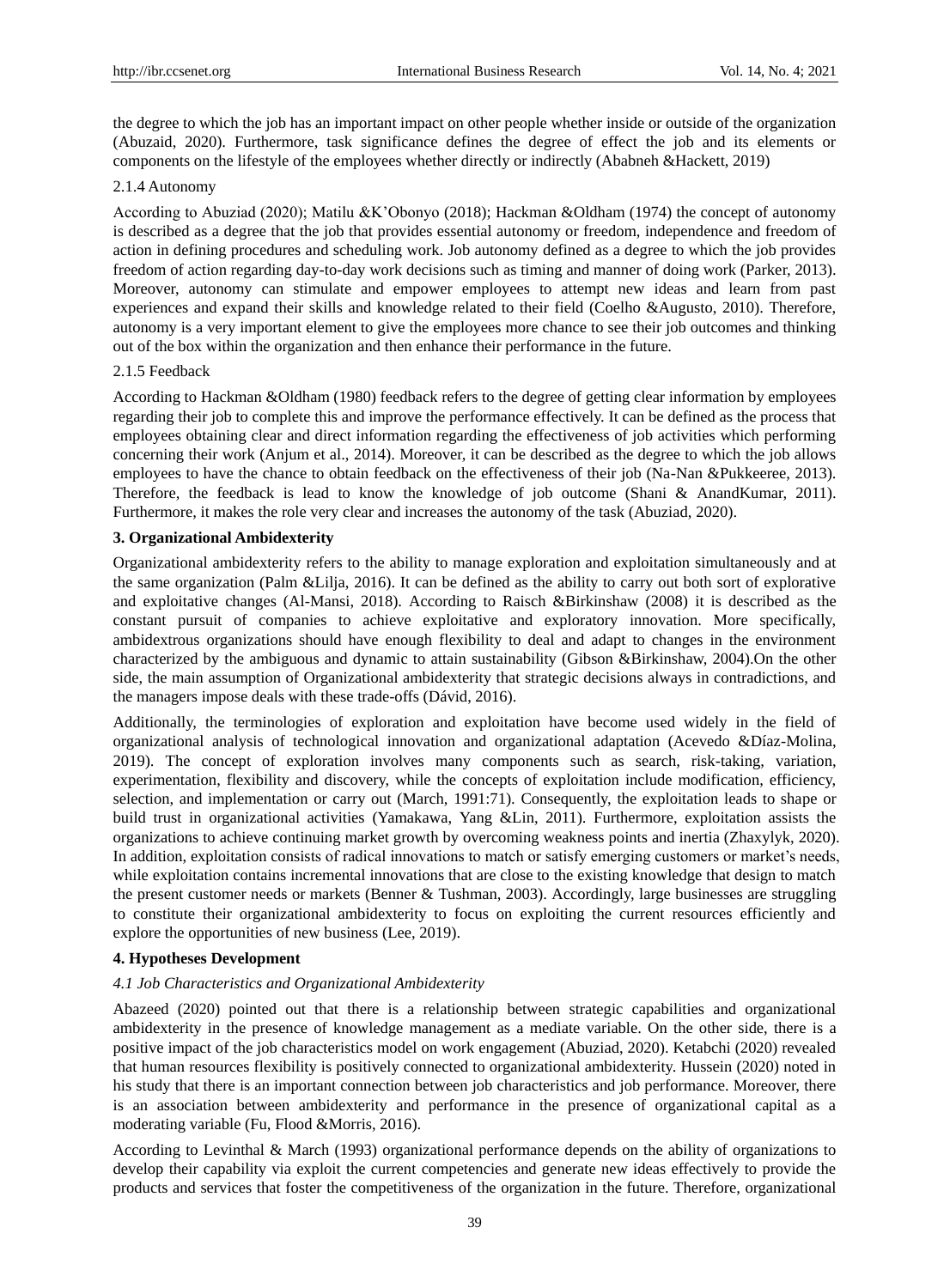ambidexterity is very important to the organizations to keep growing up and survive (junni et al., 2013). According to Cottrell &Nault (2004) mentioned that the organizational ambidexterity should be managed very well because it's strongly related to the organization's survival. In their study, Mom et al., (2018) found that there are important new multilevel visions about the effectiveness of strategic human resource systems in supporting and encouraging individual and organizational ambidexterity. Kettenbohrer, Beimborn &Eckhardt (2015) mentioned that the skill variety is the most important for job characteristic for identifying Business Process Standardization acceptance. Johari &Yahya(2009) reported that job characteristics such as (skill variety, task identity, task significance, autonomy, and feedback) have an impact on employee task performance and organizational citizenship behavior. Kang &snell (2009) reported that human resource management practices play an important role in building organizational ambidexterity. Senen, Sumiyati &Masharyono (2016) found that the skill variety has an impact on job performance, while the other dimensions of job characteristics don't have an impact on job performance. Besides, job autonomy is considered an important determinate of job satisfaction (Nguyen, Taylor &Bradley, 2003).

Therefore, the above discussion leads to formulate the following hypotheses:

H 1: There is a positive effect of the Job Characteristics (skills variety, task identity, task significance, autonomy and feedback) on organizational ambidexterity. From the main hypothesis, the researcher formulated the subhypotheses as follows:

H 1-1: There is a positive effect of skills variety on Organizational ambidexterity.

H 1-2: There is a positive effect of task identity on Organizational ambidexterity.

H 1-3: There is a positive effect of task significance on Organizational ambidexterity.

H 1-4: There is a positive effect of autonomy on Organizational ambidexterity.

H 1-5: There is a positive effect of feedback on Organizational ambidexterity.

## **5. Study Model**



## Figure 1. the study model

Source: Prepared by the researcher to cover the current study variables that were obtained from the study of (Hackman &Oldham in 1974;Cao, Gedajlovic, &Zhang, 2009).

## **6. Methodology Design**

#### *6.1 Procedure and Strategy*

The purpose of this study is to identify the effect of Job Characteristics on organizational ambidexterity. Moreover, Partial Least Squares (PLS) technique were used to test the hypotheses of the current study.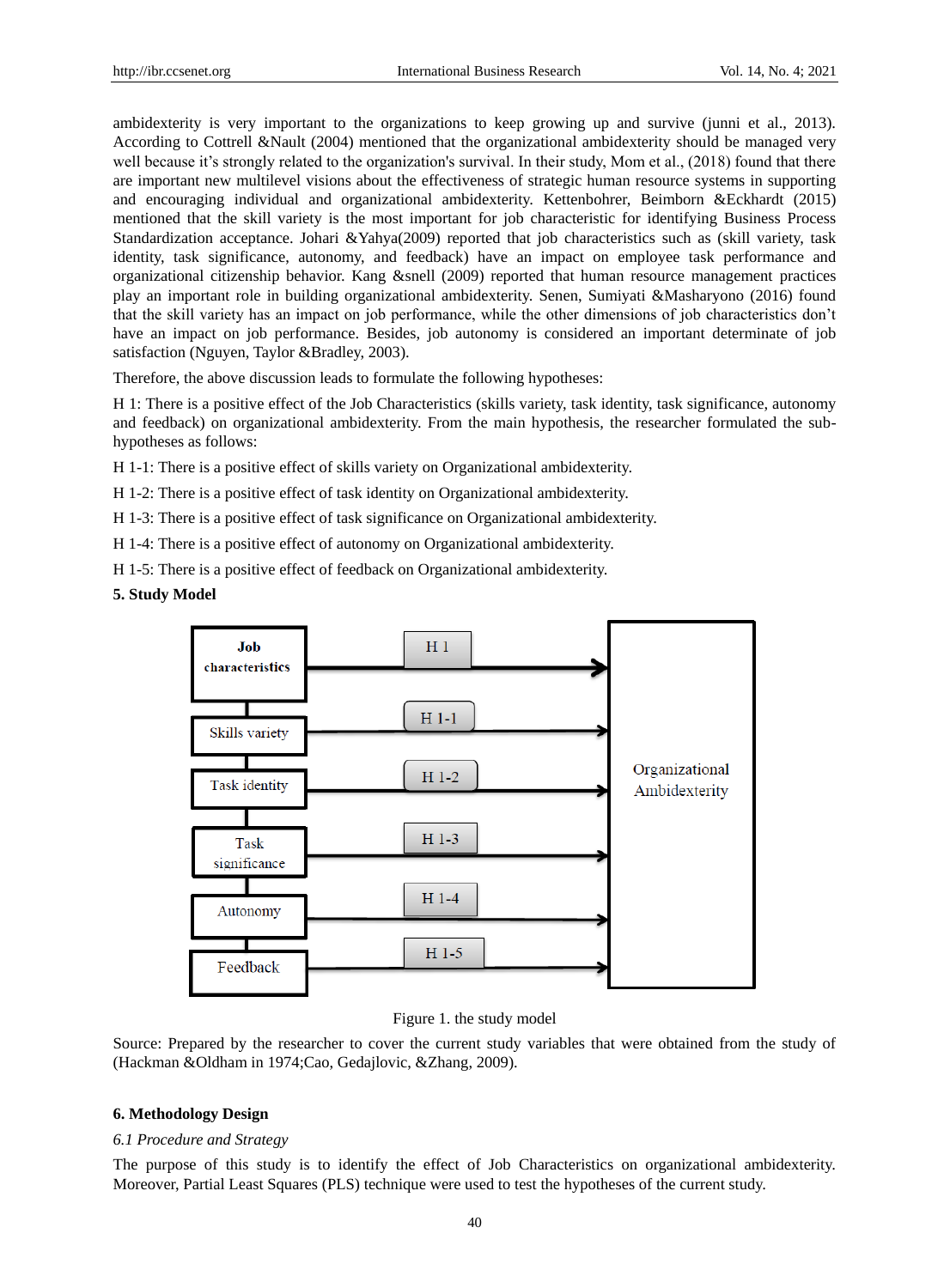## *6.2 Study Population and Sample*

The study population involves Food and beverages companies listed on the Amman Stock Exchange (2020) which numbered (8) companies. Besides, the study sample includes (120) employees selected by the Convenience sample method. Whereas the analysis unit includes the managers, their deputies, heads of departments and supervisors.

## *6.3 Measures*

The current study relied on a questionnaire to collect the data from the respondents. Besides, the questionnaire involved three parts. The first part includes the demographic information and the second part involves the questions related to Job Characteristics and their dimensions which adopted from (Hackman &Oldham in 1974) and measured by (15) items. The third part includes the (6) items adopted from (Cao, Gedajlovic, &Zhang, 2009) to cover the organizational ambidexterity. Accordingly, the respondent's answers were based on the five Likert scale ranged from (1) strongly disagree to (5) strongly agree.

# **7. Data Analysis**

## *7.1 Descriptive Analysis*

The questionnaire was distributed to (120) managers, their deputies, and heads of departments. Questionnaires were gathered from (100) respondents and shaped 83% as a response rate. The table below (1) shows the characteristics of the study sample which divided based on gender, and Experience and job position. While, table (2) shows the results of arithmetic means, standard deviations.

| Variable            | Category                         | Frequency | Percentage (%) |
|---------------------|----------------------------------|-----------|----------------|
| Gender              | Male                             | 75        | 75.0           |
|                     | Female                           | 25        | 25.0           |
| <b>Total</b>        |                                  | 100       | 100            |
| <b>Experience</b>   | Less than $(5)$ years            | 42        | 42.0           |
|                     | $(5)$ to less than $(10)$ years  | 30        | 30.0           |
|                     | $(10)$ to less than $(15)$ years | 17        | 17.0           |
|                     | (15) years and above             | 11        | 11.0           |
| <b>Total</b>        |                                  | 100       | 100            |
| <b>Job position</b> | Manager                          | 10        | 10.0           |
|                     | Deputy                           | 23        | 23.0           |
|                     | Head of department               | 67        | 67.0           |
| <b>Total</b>        |                                  | 100       | 100            |

Table 1. the characteristics of study sample (respondents).

Table 2. the results of arithmetic means, standard deviations.

| Factor                       | <b>Ouestions</b> | The arithmetic means and standard deviations |       |          |  |
|------------------------------|------------------|----------------------------------------------|-------|----------|--|
|                              |                  | Mean                                         | S.D   | Level    |  |
|                              | Q1               | 2.38                                         | 1.034 | Moderate |  |
| Skills variety               | Q2               | 2.20                                         | .905  | low      |  |
|                              | Q <sub>3</sub>   | 2.41                                         | .961  | Moderate |  |
|                              | Q4               | 2.33                                         | 1.027 | low      |  |
| Task identity                | Q5               | 2.51                                         | 1.087 | Moderate |  |
|                              | Q6               | 2.48                                         | 1.096 | Moderate |  |
|                              | Q7               | 2.34                                         | 1.065 | Moderate |  |
| Task significance            | Q8               | 2.35                                         | 1.061 | Moderate |  |
|                              | Q9               | 2.44                                         | 1.045 | Moderate |  |
| Autonomy                     | Q10              | 2.85                                         | 1.100 | Moderate |  |
|                              | Q11              | 2.46                                         | 1.003 | Moderate |  |
|                              | Q12              | 2.33                                         | 1.016 | low      |  |
|                              | Q13              | 2.54                                         | 1.091 | Moderate |  |
| Feedback                     | Q14              | 2.36                                         | 1.042 | Moderate |  |
|                              | Q15              | 2.34                                         | 1.019 | Moderate |  |
| Organizational ambidexterity | Q16              | 2.53                                         | 1.051 | Moderate |  |
|                              | Q17              | 2.27                                         | .915  | low      |  |
|                              | Q18              | 2.75                                         | 1.041 | Moderate |  |
|                              | Q19              | 2.68                                         | 1.126 | Moderate |  |
|                              | Q20              | 2.59                                         | 1.058 | Moderate |  |
|                              | Q <sub>21</sub>  | 2.74                                         | 1.035 | Moderate |  |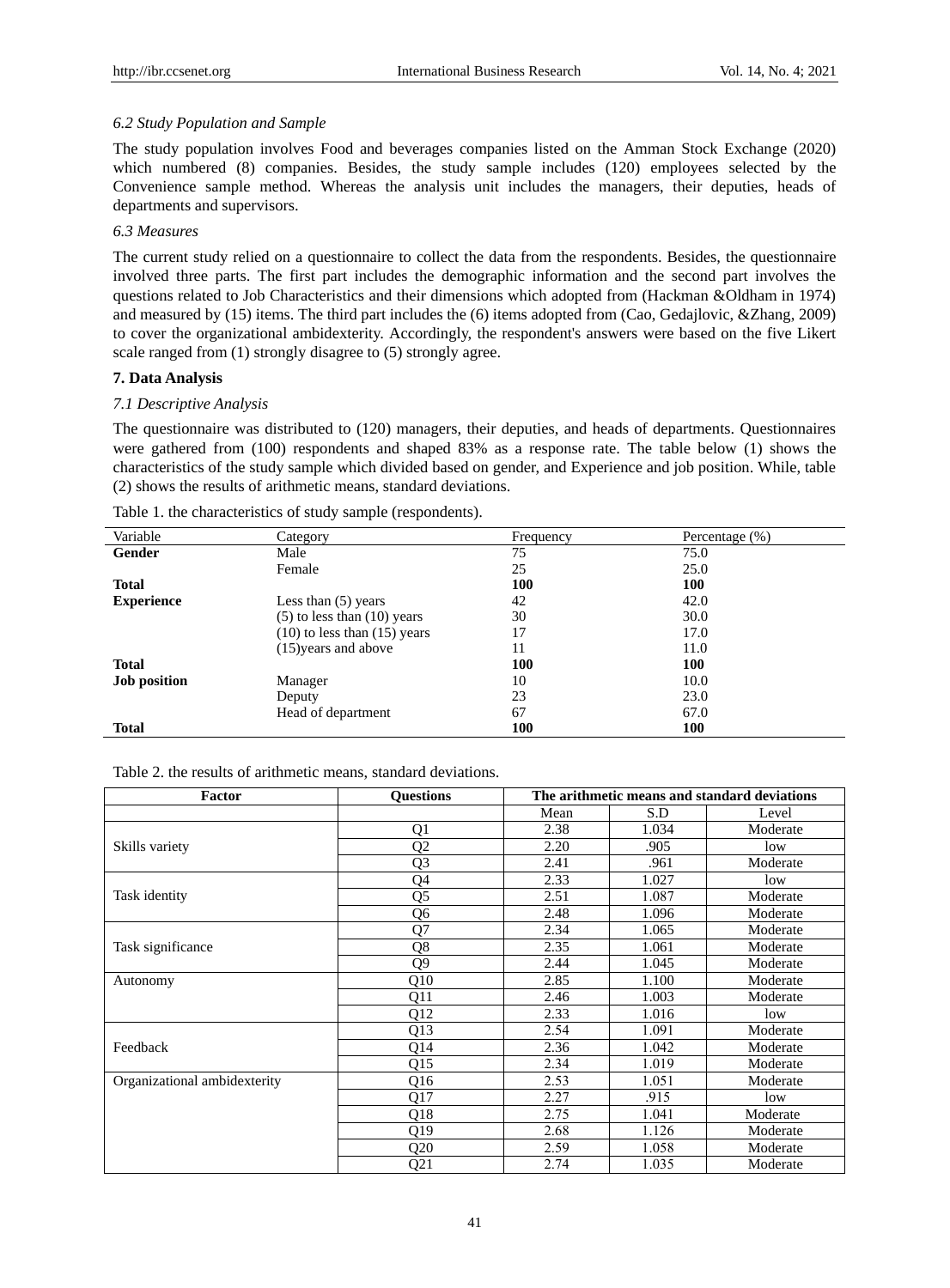# *7.2 Reliability and Validity of Instrument*

Table 3. the results of factor loading, reliability internal consistency, reliability of scale and convergent validity analysis.

| Factor loading, Reliability internal consistency, Reliability of scale and Convergent |              |                |                |                |  |  |  |
|---------------------------------------------------------------------------------------|--------------|----------------|----------------|----------------|--|--|--|
|                                                                                       |              |                | validity       |                |  |  |  |
| <b>Dimensions</b>                                                                     | Factor       | CA             | CR             | <b>AVE</b>     |  |  |  |
|                                                                                       | loading more | More than 0.70 | More than 0.70 | More than 0.50 |  |  |  |
|                                                                                       | than $0.70$  |                |                |                |  |  |  |
| Skills variety                                                                        | 0.850        |                |                | 0.698          |  |  |  |
|                                                                                       | 0.857        |                | 0.874          |                |  |  |  |
|                                                                                       | 0.797        | 0.784          |                |                |  |  |  |
| task identity                                                                         | 0.845        |                | 0.883          | 0.716          |  |  |  |
|                                                                                       | 0.845        | 0.802          |                |                |  |  |  |
|                                                                                       | 0.847        |                |                |                |  |  |  |
| Task significance                                                                     | 0.884        |                | 0.876          | 0.705          |  |  |  |
|                                                                                       | 0.906        | 0.788          |                |                |  |  |  |
|                                                                                       | 0.715        |                |                |                |  |  |  |
| Autonomy                                                                              | 0.853        | 0.773          | 0.869          | 0.688          |  |  |  |
|                                                                                       | 0.802        |                |                |                |  |  |  |
|                                                                                       | 0.832        |                |                |                |  |  |  |
| Feedback                                                                              | 0.699        | 0.751          | 0.856          | 0.667          |  |  |  |
|                                                                                       | 0.878        |                |                |                |  |  |  |
|                                                                                       | 0.861        |                |                |                |  |  |  |
| Organizational                                                                        | 0.843        | 0.932          | 0.946          | 0.747          |  |  |  |
| ambidexterity                                                                         | 0.874        |                |                |                |  |  |  |
|                                                                                       | 0.866        |                |                |                |  |  |  |
|                                                                                       | 0.859        |                |                |                |  |  |  |
|                                                                                       | 0.893        |                |                |                |  |  |  |
|                                                                                       | 0.849        |                |                |                |  |  |  |

The table above shown the Cronbach Alpha values for the Skills variety was (0.784), and the value of Cronbach Alpha for the task identity was (0.802), while the Cronbach Alpha of Task significance was (0.788), whereas the Cronbach Alpha of Autonomy was (0.773) and the value of Cronbach Alpha of feedback was (0.751), and the value of Cronbach Alpha Organizational ambidexterity was (0.932). Accordingly, the instrument was suitable because the values of Cronbach Alpha were higher than 0.70 (Hair et al, 2010). Furthermore, table number (3) shows that the Composite Reliability values of all variables were more than (0.70), and this indicates that all independent variables are acceptance. As well, the table shows the values of Average Variance Extracted which higher than (0.50) and these values fell within the acceptable limit. Finally, the values of factor loading more than (0.70) which fall within the acceptable values exception item number (13) that will be deleted in the second level of analysis.

Figure (2): shows the model of standardized loading and path coefficient for the trimmed model



Figure 2. the model of standardized loading and path coefficient for the trimmed model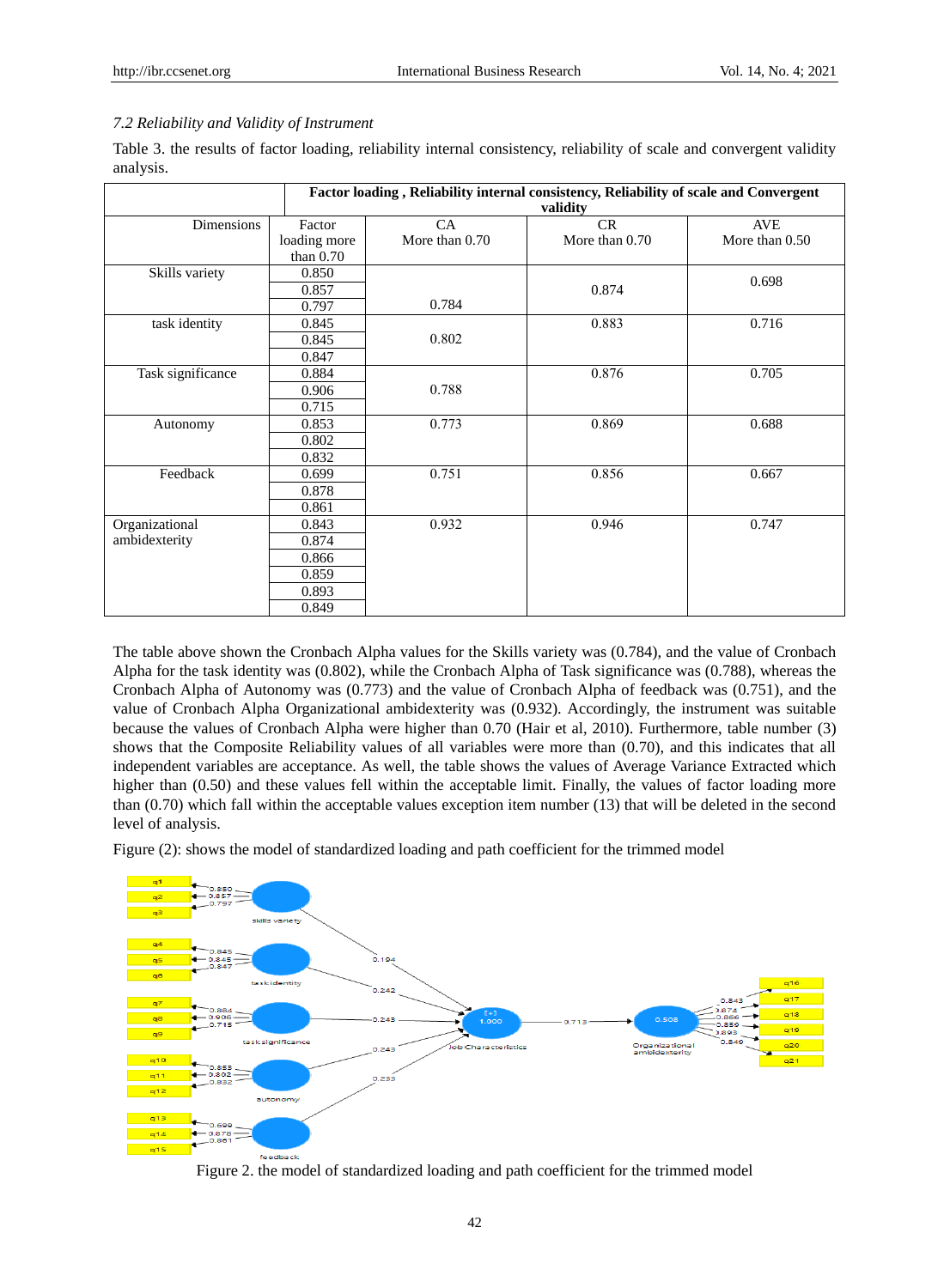## *7.3 Variance Inflation Factor and Tolerance Analysis*

| Table 4. the VIF, Tolerance reults |
|------------------------------------|
|------------------------------------|

| <b>Independent Variables</b> | VIF   | <b>Tolerance</b> |
|------------------------------|-------|------------------|
| Skills variety               | 1.443 | 0.693            |
|                              |       |                  |
| Task identity                | 1.621 | 0.617            |
| Task significance            | 1.482 | 0.675            |
| Autonomy                     | 1.571 | 0.637            |
| Feedback                     | 1.445 | 0.692            |
| $\sim$ $\sim$ $\sim$ $\sim$  |       |                  |

Dependent Variable: Organizational ambidexterity

The researcher has conducted the multicollinearity, variance inflation factor and tolerance tests among the independent variables before testing the hypotheses to verify of there is no high correlation between the independent variables. The table above (4) shows that the variance inflation factor values less than 10 and range from (1.443) to (1.621) for all independent variables. The tolerance values are higher than 0.05 and range from (0.617) to (0.693). Therefore, the values follow up the normal distribution according to (Sekaran &Bougie, 2013).

## **8. Hypotheses Testing**

In this section, the researcher tests the hypothesis by using the Partial Least Square (PLS) technique. The following tables show the result of the test the hypotheses as follows:

Table 5. the result of test the first hypothesis

|                                                     |       | <b>SD</b> | ' -test | Sig   | <b>Result</b> |
|-----------------------------------------------------|-------|-----------|---------|-------|---------------|
| Job Characteristics -> Organizational ambidexterity | 0.713 | 0.053     | 13.337  | 0.000 | Accepted      |
|                                                     |       |           |         |       |               |
| R square                                            | 0.508 |           |         |       |               |
| R <sub>2</sub> Adjusted                             | 0.503 |           |         |       |               |

The table above shows the value of R (square) equal  $(0.508)$  at a significant level  $(0.000)$ , and this explains that Job Characteristics interprets %50.8 of the change in the organizational ambidexterity. Besides, the table above shows the value of T which equal (13.337) at a significant level ( $\alpha \le 0.05$ ). Moreover, the table shows that the value of β equal (0.713) and this refers that the positive effect of the Job Characteristics model on Organizational ambidexterity. Accordingly, we approved the hypothesis which said: there is a positive effect of Job Characteristics on Organizational ambidexterity.

Table 6. the result of test the first sub-hypothesis

|                                               |       | <b>SD</b> | -test | <b>Sig</b> | <b>Result</b> |
|-----------------------------------------------|-------|-----------|-------|------------|---------------|
| Skills variety ->Organizational ambidexterity | 0.485 | 0.069     | 6.676 | 0.000      | Accepted      |
| R square                                      | 0.210 |           |       |            |               |
| R <sub>2</sub> Adjusted                       | 0.202 |           |       |            |               |

The table above shows the value of R (square) equal (0.210) at a significant level (0.000), and this explains that Job Skills variety interprets %21 of the change in the organizational ambidexterity. Besides, the table above shows the value of T which equal (6.676) at a significant level ( $\alpha \le 0.05$ ). Moreover, the table shows that the value of β equal (0.485), and this refers that the positive effect of Skills variety on Organizational ambidexterity. Due to this, we accepted the hypothesis which said: there is a positive effect of Skills variety on Organizational ambidexterity.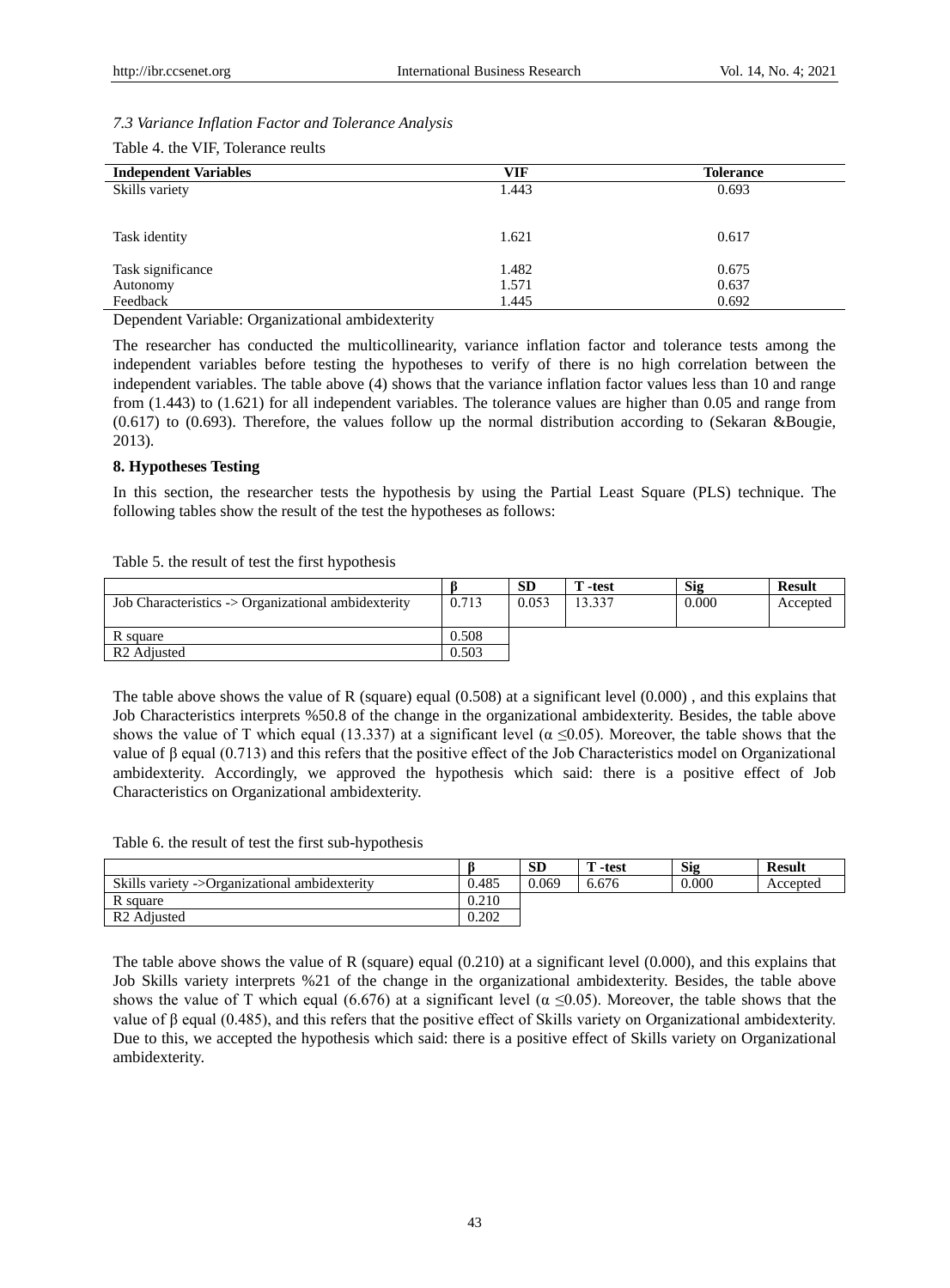Table 7. the result of test the second sub-hypothesis

|                                              |       | <b>SD</b> | `-test | <b>Sig</b> | <b>Result</b> |
|----------------------------------------------|-------|-----------|--------|------------|---------------|
| Task identity-> Organizational ambidexterity | 0.619 | 0.053     | 1.660  | 0.000      | Accepted      |
|                                              |       |           |        |            |               |
| R square                                     | 0.383 |           |        |            |               |
| R <sub>2</sub> Adjusted                      | 0.377 |           |        |            |               |

The table above shows the value of R (square) equal (0.383) at a significant level (0.000), and this explains that task identity interprets %38.3 of the change in the organizational ambidexterity. Besides, the table above shows the value of T which equal (11.660) at a significant level ( $\alpha \le 0.05$ ). Moreover, the table shows that the value of β equal (0.619), and this refers that the positive effect of task identity on Organizational ambidexterity. Due to this, we accepted the hypothesis which said: there is a positive effect of task identity on Organizational ambidexterity.

Table 8. the result of test the third sub-hypothesis

|                                                  |       | <b>SD</b> | m<br>-test | Sig   | <b>Result</b> |
|--------------------------------------------------|-------|-----------|------------|-------|---------------|
| Task significance ->Organizational ambidexterity | 0.639 | 0.067     | 9.466      | 0.000 | Accepted      |
| R square                                         | 0.408 |           |            |       |               |
| R <sub>2</sub> Adjusted                          | 0.402 |           |            |       |               |

The table above shows the value of R (square) equal (0.408) at a significant level (0.000), and this explains that Task significance interprets %40.8of the change in the organizational ambidexterity. Besides, the table above shows the value of T which equal (9.466) at a significant level ( $\alpha \le 0.05$ ). Moreover, the table shows that the value of β equal (0.639) and this refers that the positive effect of Task significance on Organizational ambidexterity. Hence, we approved the hypothesis which said: there is a positive effect of Task significance on Organizational ambidexterity.

Table 9. the result of test the fourth sub-hypothesis

|                                          |       | <b>SD</b> | <b>TILE</b><br>-test | <b>Sig</b> | <b>Result</b> |
|------------------------------------------|-------|-----------|----------------------|------------|---------------|
| Autonomy -> Organizational ambidexterity | 0.683 | 0.063     | 10.786               | 0.000      | Accepted      |
| R square                                 | 0.467 |           |                      |            |               |
| R <sub>2</sub> Adjusted                  | 0.461 |           |                      |            |               |

The table above shows the value of R (square) equal (0.467) at a significant level (0.000), and this explains that autonomy interprets %46.7 of the change in the organizational ambidexterity. Besides, the table above shows the value of T which equal (10.786) at a significant level ( $\alpha \le 0.05$ ). Moreover, the table shows that the value of β equal (0.683) and this refers that the positive effect of autonomy on Organizational ambidexterity. Therefore, we accepted the hypothesis which said: there is a positive effect of autonomy on Organizational ambidexterity.

Table 10. the result of test the fifth sub-hypothesis

|                                          |       | <b>SD</b> | <b>TT</b><br>-test | <b>Sig</b> | <b>Result</b> |
|------------------------------------------|-------|-----------|--------------------|------------|---------------|
| feedback -> Organizational ambidexterity | 0.678 | 0.056     | 12.166             | 0.000      | Accepted      |
| R square                                 | 0.459 |           |                    |            |               |
| R <sub>2</sub> Adjusted                  | 0.454 |           |                    |            |               |

The table above shows the value of R (square) equal (0.459) at a significant level (0.000), and this explains that feedback interprets %45.9 of the change in the organizational ambidexterity. Besides, the table above shows the value of T which equal (12.166) at a significant level ( $\alpha \le 0.05$ ). Moreover, the table shows that the value of β equal (0.678) and this refers that the positive effect of feedback in the organizational ambidexterity. Accordingly, we approved the hypothesis which said: there is a positive effect of feedback on Organizational ambidexterity.

Figure (3): shows Model of Standardized Loading and Path Coefficients for The trimmed Model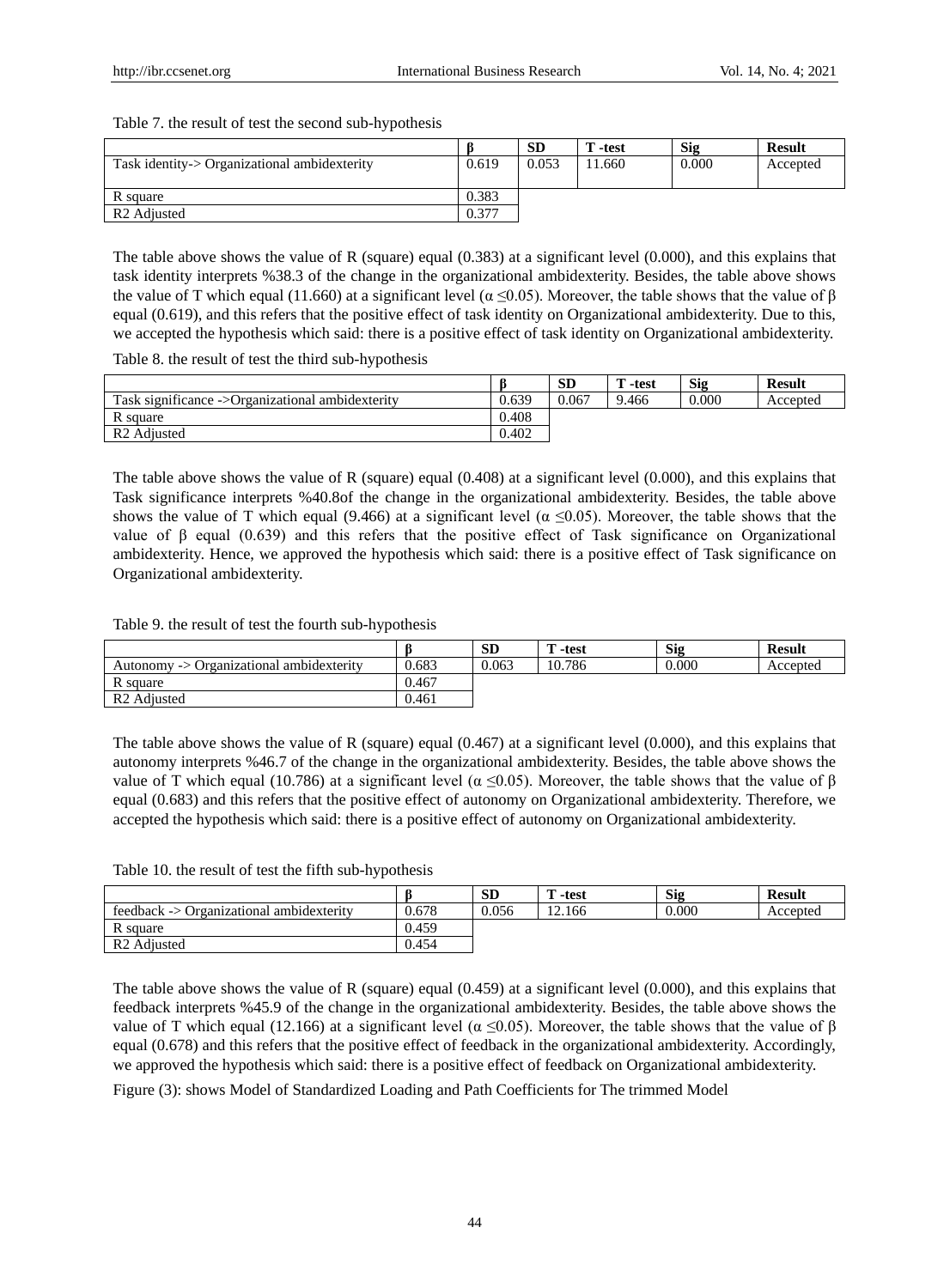

Figure 2. model of standardized loading and path coefficients for the trimmed model

## **9. Discussion**

The results of the current study found that there is a positive effect of the Job Characteristics Model (skills variety, task identity, task significance, autonomy, and feedback) on organizational ambidexterity. This result is aligned with studies of (Abazeed, 2020; Abuziad, 2020; Ketabchi; 2020). We might be explaining this result by the role of job characteristics on organizational ambidexterity because if the employees have known their task very well, they will perform their task effectively and efficiently which lead to an ambidextrous organization.

Besides, the current study showed that there is a positive effect of skills variety on Organizational ambidexterity. This result is consistent with the study of (Hussein, 2020; Senen, Sumiyati &Masharyono, 2016; Kettenbohrer, Beimborn &Eckhardt, 2015). Moreover, this result confirmed that skill variety has an important role in enhancing employee performance and expand their skills and knowledge. Furthermore, the study also showed that there is a positive effect of task identity on Organizational ambidexterity. This result is supported by the studies of (Mom et al., 2018; Johari &Yahya, 2009). Hence, if the employee perceives that their work is meaningful and very clear, they will exert high efforts to perform their works. Additionally, the current study found that there is a positive effect of task significance on Organizational ambidexterity. This result is consistent with the study of (Abazeed, 2020; Abuziad, 2020; Johari &Yahya, 2009). This result explains that task significance is very important especially if the task has an impact on the employee's lives (Anjum et al., 2014). Furthermore, there is a positive effect of autonomy on organizational ambidexterity. This result is aligned with the study of (Nguyen, Taylor &Bradley, 2003). The autonomy will lead to an increase the job satisfaction especially to the employees who have the willingness to achieve and grow up (Herzberg, Mausner &Snyderman, 1959). Finally, the current study showed that there is a positive effect of feedback on organizational ambidexterity. This study is consistent with the study of (Ketabchi, 2020; Mom et al., 2018; Johari &Yahya, 2009). Feedback is very important because the main goal for any business is to stay a long time; therefore, any business needs to have feedback about the outcomes of its work whether positive or negative. Additionally, feedback assists to improve job autonomy by eliminating role ambiguity (Abuziad, 2020).

## **10. Recommendations and Future Prospect**

The study recommends increasing the job characteristics levels and the organizational ambidexterity levels in the researched companies. Additionally, empowering and involving employees' participation in decision-making processes. Moreover, giving the employees more autonomy to carry out their work and focuses on the diversity of their skills to provide them with new experiences and skills. It also recommends that the tasks assigned to employees should be clear and meaningful. Besides, tasks must be precisely defined very well to reduce conflict among the employees. The tasks should be suitable for employees' qualifications and review periodically. Finally, the study recommends the future researchers complete this study on the other sectors.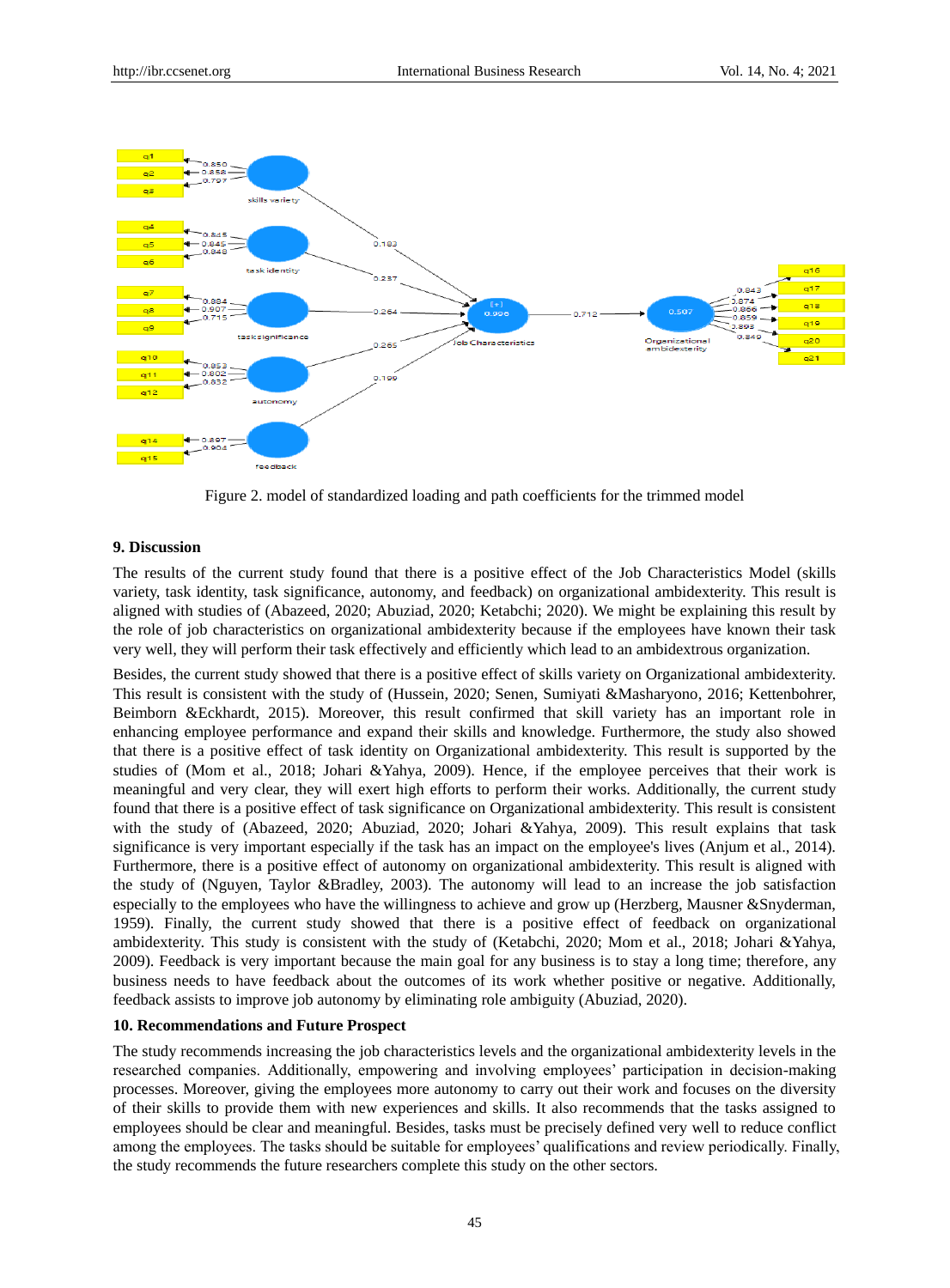## **11. Limitations**

The current study has some limitations. One of them, the study results may not represent the results for whole companies. The second limitation is COVID-19constrained the researcher to distribute more questionnaires. Previous studies are few that linked job characteristics and organizational ambidexterity.

## **References**

- Ababneh, K. I., &Hackett, R. D. (2019). The direct and indirect impacts of job characteristics on faculty organizational citizenship behavior in the United Arab Emirates (UAE). *Higher Education, 77*(1), 19-36. https://doi.org/10.1007/s10734-018-0252-3
- Abazeed, R. A. M. (2020). Impact of strategic capabilities on organizational ambidexterity in the commercial banks in Jordan: The mediating role of knowledge management. *Management Science Letters*, *10,* 1445-1456. https://doi.org/10.5267/j.msl.2019.12.023
- Abuzaid, A. N. (2020). *An Examination of the impact of Job characteristics on work engagement: Evidence from Jordan.* the 2020 WEI International Academic Conference Proceedings Vienna, AUSTRIA.
- Acevedo, J., & Díaz-Molina, I. (2019). Exploration and Exploitation in Latin American Firms: The Determinants of Organizational Ambidexterity and the Country Effect. *Journal of Technology Management & Innovation*, *14*(4), 6-16. https://doi.org/10.4067/S0718-27242019000400006
- Adiarani, P. G. (2019). The effects of job characteristics on work engagement. *Rjoas, 1*(85), 457-479. https://doi.org/10.18551/rjoas.2019-01.58
- Akdogan, S., Akdogan, A. A., & Ayse, C. (2009). Organizational ambidexterity: an empirical examination of organizational factors as antecedents of organizational ambidexterity. *Journal of Global Strategic Management*, *3*(2), 17-27. https://doi.org/10.20460/JGSM.2009318458
- Al-Mansi, M. (2018). Intellectual Capital and its Impact on Organizational Ambidexterity: An Empatical Study on the Industrial Companies in the Tenth of Ramadan City in Egypt. *The Arab Journal for Administrative Sciences*, *25*(2), 161-211.
- Anjum, zafar-uz-zaman, Fan, L., Javed, M. F., & Rao, A. (2014). Job characteristics Model and job Satisfaction. *International Journal of Education and Research*, *2*(11), 241-262.
- Benner, M. J., & Tushman, M. L. (2003). Exploitation, exploration, and process management: The productivity dilemma revisited. *The Academy of Management Review*, *28*(2), 238-256. https://doi.org/10.5465/amr.2003.9416096
- Birkinshaw, J., & Gupta, K. (2013). Clarifying the distinctive contribution of ambidexterity to the field of organization studies. *Academy of Management Perspectives*, *27*(4), 287-298. <https://doi.org/10.5465/amp.2012.0167>
- Cao, Q., Gedajlovic, E., & Zhang, H. (2009). Unpacking Organizational Ambidexterity: Dimensions, Contingencies, and Synergistic Effects. *Org. Sci, 20,* 781-796. https://doi.org/10.1287/orsc.1090.0426
- Chaudhry, I. S., Maurice, J. G., & Haneefuddin, M. (2015). Impact of Job Characteristics on Employees Emotions & Work-Related Outcomes in Pakistan. *International Journal of Business and Management*; *10*(8), 233-244. https://doi.org/10.5539/ijbm.v10n8p233
- Coelho, F., & Augusto, M. (2010). Job Characteristics and the Creativity of Frontline Service Employees. *Journal of Service Research*, *13*(4), 426-437. https://doi.org/10.1177/1094670510369379
- Cottrell, T., & Nault, B. R. (2004). Product variety and firm survival in the microcomputer software industry. *Strategic Management Journal*, *25*(10), 1005-1025. https://doi.org/10.1002/smj.408
- Dávid, T. (2016). Organizational ambidexterity as a new research paradigm in strategic management, Studies and articles, 39-52. https://doi.org/10.14267/VEZTUD.2016.05.04
- Duncan, R. B. (1976). *The ambidextrous organization: Designing dual structures for innovation.* In R. H.
- Fu, N. F., Patrick, C., & Morris, T. (2016). Organizational ambidexterity and professional firm performance: the moderating role of organizational capital. *Journal of Professions and Organization*, *3,* 1-16. https://doi.org/10.1093/jpo/jov010
- Garg, P., & Rastogi, R. (2006). New model of job design: Motivating employees' performance. *Journal of Management Development, 25*(6), 572-587. https://doi.org/10.1108/02621710610670137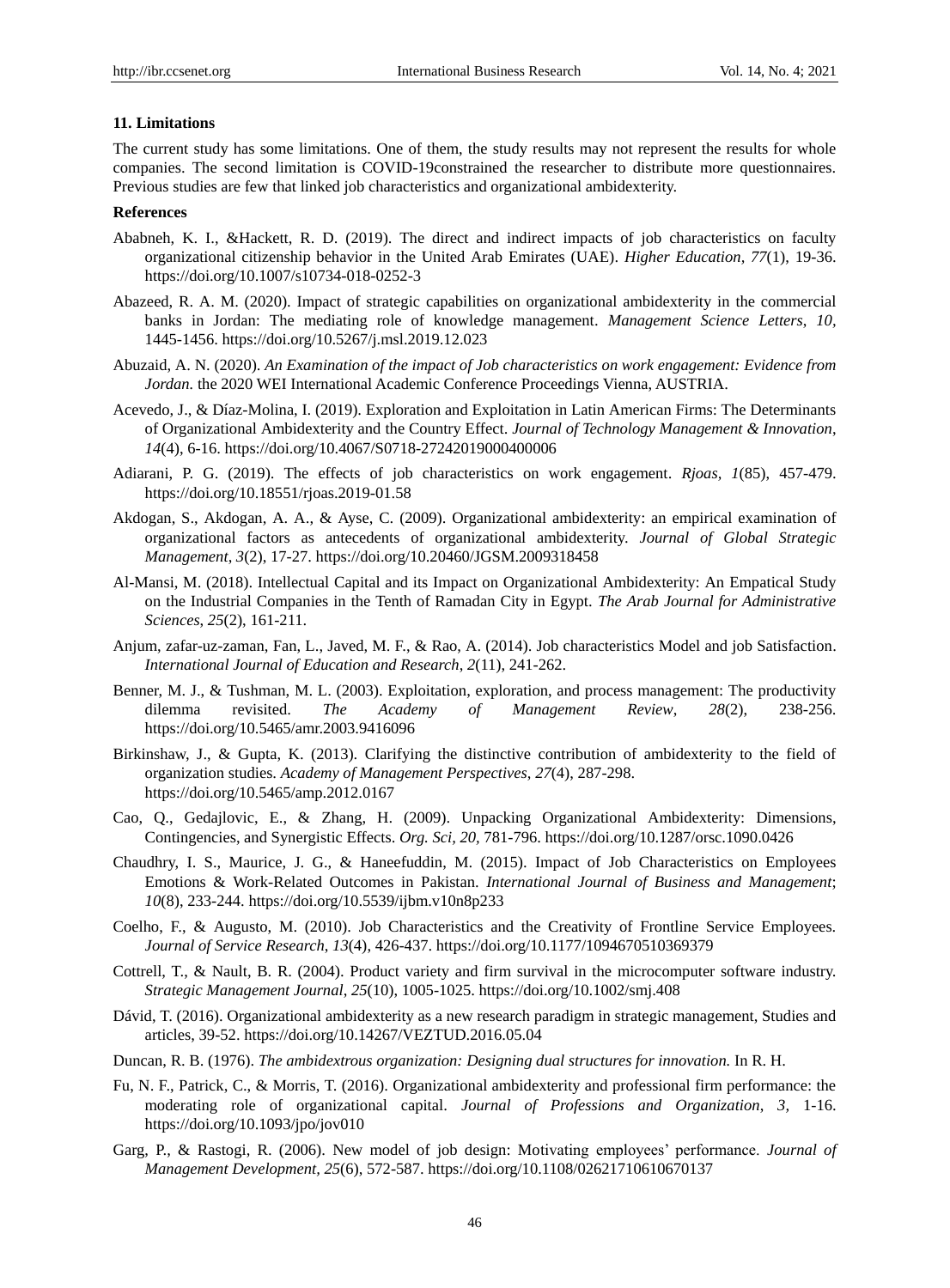- Gibson, C. B., & Birkinshaw, J. (2004). The antecedents, consequences, and mediating role of organizational ambidexterity. *Academy of management Journal*, *47*(2), 209-226. https://doi.org/10.2307/20159573
- Hackman, J. R., & Lawler, E. E. (1971). Employee reactions to job characteristics. *Journal of Applied Psychology Monograph*, *55*(3), 259-286. https://doi.org/10.1037/h0031152
- Hackman, J. R., & Oldham, G. R. (1974). *The job diagnostic survey: An instrument for the diagnosis of jobs and the evaluation of job redesign projects* (Technical Report No.4). New Haven, CT: Yale University. (U.S. Department of Commerce, National Technical Information Service Document No. AD-779 828).
- Hackman, J. R., & Oldham, G. R. (1974). *The Job Diagnostic Survey: An Instrument for the Diagnosis of Jobs and the Evaluation of Job Redesign Projects.* Department of Administrative Sciences: Yale University.
- Hackman, J. R., & Oldham, G. R. (1980). *Work redesign.* Reading, MA: Addison‐Wesley.
- Hackman, J. R., & Oldham, G. R. (1976). Motivation through the design of work: Test of a theory. *Organizational Behavior and Human Performance, 16,* 250-279. https://doi.org/10.1016/0030-5073(76)90016-7
- Hair, J., Black, W., Babin, B., & Anderson, R. (2010). *Multivariate Data Analysis: A global Perspective* (7th ed)*.* Pearson Education, Inc., Saddle River, New Jerseyp.
- He, Z., & Wong, P. (2004). Exploration vs. Exploitation: An empirical test of the ambidexterity hypothesis. *Organization Science, 15*(4), 481-494. https://doi.org/10.1287/orsc.1040.0078
- Herzberg, F., Mausner, B., & Snyderman, B. (1959). *the Motivation to Work.* Wiley, New York, NY.
- Hussein, A. (2020). Effect of Job Characteristics on Job Performance among Employees in the General TV Channels. *International Journal of Academic Research in Business and Social Sciences*, *10*(9), 333-344. https://doi.org/10.6007/IJARBSS/v10-i9/7745
- Johari, J., & Yahya, K. K. (2009). Linking Organizational Structure, Job Characteristics, and Job Performance Constructs: A Proposed Framework, *International Journal of Business and Management*, *4*(3), 145-152. https://doi.org/10.5539/ijbm.v4n3p145
- Johari, J., & Yahya, K. K. (2016). Job characteristics, work involvement, and job performance of public servants. *European Journal of Training and Development*, *40*(7), 554-575. https://doi.org/10.1108/EJTD-07-2015-0051
- Junni, P., Sarala, R. M., Taras, V., & Tarba, S. Y. (2013). Organizational ambidexterity and performance: A meta-analysis. *Academy of Management Perspectives*, *27,* 299-312. https://doi.org/10.5465/amp.2012.0015
- Junni, P., Sarala, R. M., Tarba, S. Y., Liu, Y., & Cooper, C. L. (2015). Guest Editors' Introduction: The Role of Human Resources and Organizational Factors in Ambidexterity. *Human Resource Management, 54,* S1-S28. https://doi.org/10.1002/hrm.21772
- Kang, S., & Snell, S. (2009). Intellectual capital architectures and ambidextrous learning, a framework for human resource management. *journal of management studies*, *46,* 65-92. https://doi.org/10.1111/j.1467-6486.2008.00776.x
- Kettenbohrer, J., Beimborn, D., & Eckhardt, A. (2015). *Analyzing the Impact of Job Characteristics on Employees' Acceptance of Process Standardization.* ECIS 2015 Completed Research Papers. Paper 97.Twenty-Third European Conference on Information Systems (ECIS), Münster, Germany.
- Lee, W. J. (2019). Organizational Ambidexterity in SMEs including Distribution Firms: An Investigation of Firms' Entrepreneurial and Managerial Efforts. *Journal of Distribution Science*, *17*(2), 13-23. https://doi.org/10.15722/jds.17.2.201902.13
- Levinthal, D., & March, J. G. (1993). The myopia of learning. *Strategic Management Journal, 14,* 95-112. https://doi.org/10.1002/smj.4250141009
- March, J. G. (1991). Exploration and exploitation in organizational learning. *Organization science, 2*(1), 71-87. https://doi.org/10.1287/orsc.2.1.71
- Matilu, C. M., & K'Obonyo, P. (2018). The Relationship Between Job Characteristics and Employee Performance: A Review. *International Journal of Business & Law Research*, *6*(3), 44-59.
- Mom, T. J. M., Chang, Y. Y., Cholakova, M., & Jansen, J. J. P. (2018). A Multilevel Integrated Framework of Firm HR Practices, Individual Ambidexterity, and Organizational Ambidexterity. *Journal of Management*,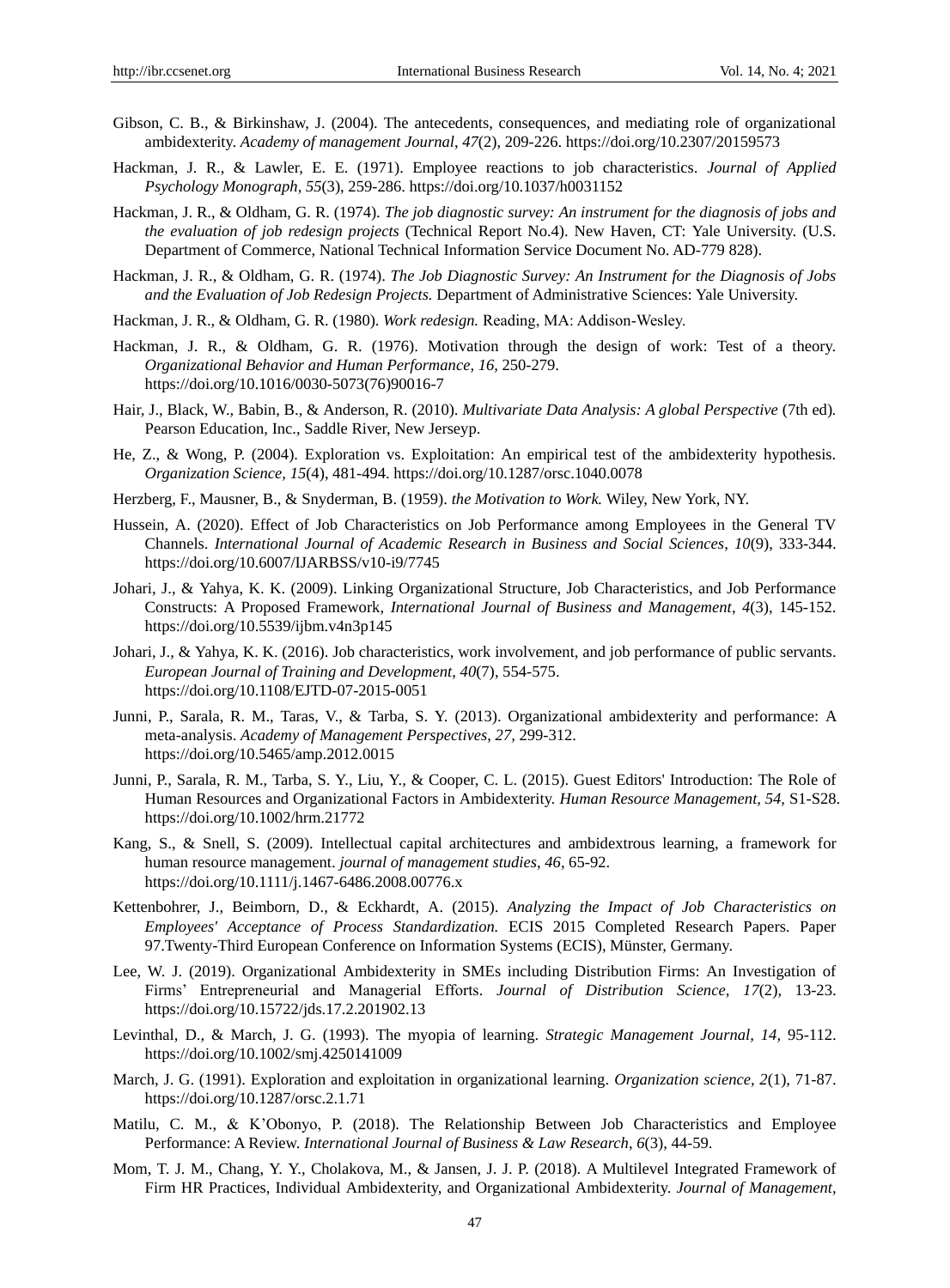*45*(7). <https://doi.org/10.1177%2F0149206318776775>

- Monireh, K. (2020). A descriptive study for the strategic role of human resource flexibility as a full model of organizational ambidexterity in Isfahan Payame Noor University, DYSONA. *Life Science, 1,* 25-35.
- Montgomery, A. R. (2017). Impact of job characteristics and resources on person-job fit. Electronic Theses, Projects, and Dissertations, 503. Retrieved fro[m https://scholarworks.lib.csusb.edu/etd/503](https://scholarworks.lib.csusb.edu/etd/503)
- Morgeson, F. P., & Campion, M. A. (2003). Work design. In W. C. Borman, D. R. Ilgen, & R. J. Klimoski (Eds.), *Handbook of Psychology: Industrial and Organizational Psychology, 12, 423-452, Hoboken, NJ: John* Wiley & Sons.
- Mukul, A., Rayhan, S. J., Hoque, F., & Islam, F. (2013). Job characteristics model of Hackman and Oldham in garment sector in Bangladesh: a case study at Savar area in Dhaka district. *International Journal of Economics*, *Finance and Management Sciences, 1,* 188-195. https://doi.org/10.11648/j.ijefm.20130104.12
- Na-nan, K., & pukkeeree, P. (2013). Influence of Job Characteristics and Job Satisfaction Effect Work Adjustment for Entering Labor Market of New Graduates in Thailand. *International Journal of Business and Social Science*, *4*(2), 95-103.
- Nguyen, A. N., Taylor, J., & Bradley, S. (2003). *Job autonomy and job satisfaction: new evidence.* Working Paper.
- O'Reilly, C. A., & Tushman, M. L. (2013). Organizational ambidexterity: Past, present, and future. *Academy of Management Perspectives*, *27*(4), 324-338.<https://doi.org/10.5465/amp.2013.0025>
- Palm, K., & Lilja, J. (2017). Key enabling factors for organizational ambidexterity in the public sector, *International Journal of Quality and Service Sciences*, *9*(1)., 2-20. Emerald Publishing Limited. <https://doi.org/10.1108/IJQSS-04-2016-0038>
- Parker, S. K. (2013). Beyond Motivation: Job and Work Design for Development, Health, Ambidexterity, and More. The Annual Review of Psychology. Retrieved from [http://psych.annualreviews.org](http://psych.annualreviews.org/)
- Raisch, S., & Birkinshaw, J. (2008). Organizational Ambidexterity: Antecedents, Outcomes, and Moderators, *Journal of Management*, *34,* 375-409.<https://doi.org/10.1177/0149206308316058>
- Rashid,saleh, A., & Alaboody, A. A. A. (2018). Strategic behavior of managers and its reflection on organizational ambidexterity. *Proceedings of the Fourth Specialized Scientific Conference of the Administrative Technical College / Baghdad*. 25-55.
- Sekaran, U., & Bougie, R. (2013). Research Methods for Business: A Skill-Building Approach (6th ed.) Wiley, New York.
- Senen, H., Sumiyati, S., & Masharyono, S. (2016). The Effect of Skill Variety, Task Identity, Task Significance, Autonomy And Feedback On Job Performance. *Advances In Economics, Business And Management Research, Volume 15 Proceedings Of The 2016 Global Conference On Business, Management And Entrepreneurship.*
- Shani, N., & Anandkumar, V. (2011). A study on job characteristics and internal work motivation among icici bank employees. *International Journal of Management*, *2*(2), 56-65.
- Tamhir, L., Sujanto, B., & Karnati, N. (2019). The effect of job design and quality Of work life toward affective commitment of teachers. *International Journal of Mechanical Engineering and Technology (IJMET)*, *10*(03), 1535-1542.
- Teryima, S. J., & Abubakar, M. Y. (2018). Impact of Job Design Attributes on Performance Attainment in Business Organizations: A Survey of Deposit Money Banks in Nigeria. *The Business and Management Review, 9*(3). 7th International Conference on Business and Economic Development (ICBED), 9-10.
- Turner, A. N., & Lawrence, P. R. (1965). *Industrial jobs and the worker.* Boston: Harvard Graduate School of Business Administration.
- Yamakawa, Y., Yang, H., & Lin, Z. J. (2011). Exploration versus exploitation in alliance portfolio: Performance implications of organizational, strategic, and environmental fit. *Research Policy, 40,* 287-296. https://doi.org/10.1016/j.respol.2010.10.006
- Zawawi, A. A., & Nasurdin, A. M. (2017). The impact of task characteristics on the performance of nursing teams. *International Journal of Nursing Sciences*, *4,* 285-290. https://doi.org/10.1016/j.ijnss.2017.03.009
- Zhaxylyk, S. (2020). Organizational ambidexterity and resilience: empirical evidence from uncertain transition